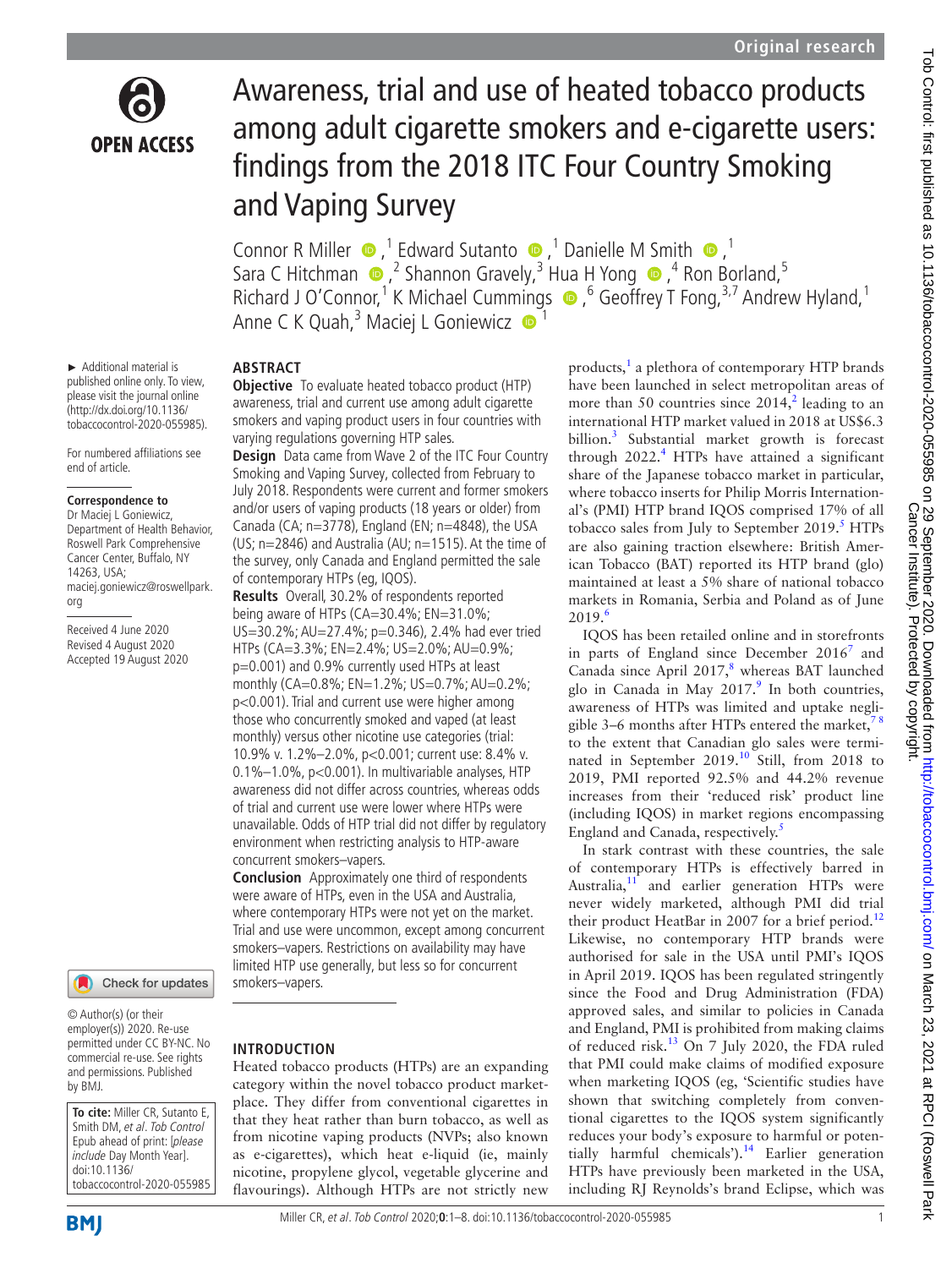formally marketed between 2003 and 2007 and could still be found sparingly as of  $2017<sup>15</sup>$  $2017<sup>15</sup>$  $2017<sup>15</sup>$  However, a number of early generation HTP brands were rescinded following a test market period, and the few that made it to market had limited distribution and advertising support.<sup>[16](#page-7-10)</sup>

As with any novel tobacco/nicotine product, evaluating patterns of awareness and use in populations of interest is necessary for understanding the public health implications of HTPs. Additionally, comparisons between countries with divergent regulatory environments may clarify the impact that policy decisions have on HTP awareness and use. Few studies to date have conducted cross-national examinations of HTP awareness or use among adults, and most publications have used data from 2016 and  $2017.^{78}$  17-19 Moreover, no studies have directly compared HTP awareness and use between countries that permit HTP sales and those that explicitly or implicitly restrict them. The present study used data from 2018 to assess prevalence and characteristics associated with awareness, trial and current use of HTPs among adult smokers and vaping product users in two countries that permitted contemporary HTP sales (Canada and England) and two countries where contemporary HTPs were unavailable (USA and Australia).

## **METHODS**

## **Study design and sample**

Data originated from the International Tobacco Control (ITC) Four Country Smoking and Vaping Wave 2 (4CV2) Survey conducted in Canada (CA), England (EN), USA (US) and Australia (AU) in 2018. Data collection took place from February 2018 through July 2018. Methodological details are available on the ITC website ([https://itcproject.s3.amazonaws.com/uploads/](https://itcproject.s3.amazonaws.com/uploads/documents/4CV2_Technical_Report_15Jan202.pdf) [documents/4CV2\\_Technical\\_Report\\_15Jan202.pdf\)](https://itcproject.s3.amazonaws.com/uploads/documents/4CV2_Technical_Report_15Jan202.pdf). The 4CV2 main sample comprised the following subsamples of adults (aged 18+): (1) recontact smokers and former smokers who had participated in the previous wave of the ITC 4CV Project (ie,  $4CV1<sup>20</sup>$  $4CV1<sup>20</sup>$  $4CV1<sup>20</sup>$ , (2) newly recruited current and former smokers (quit smoking in the previous 24 months) from country-specific panels, regardless of vaping status, (3) recontact vapers who had participated in 4CV1 and (4) newly recruited vapers (using a vaping device at least weekly) from country-specific panels, regardless of smoking status. The newly recruited smoker and vaper samples in each country were designed to be representative of smokers and at-least-weekly vapers respectively, using either probability-based sampling frames or non-probability opt-in sampling frames, or a combination of these methods. Survey weights were designed to ensure sample generalisability to smokers, recent quitters and vapers in each country. The present study included data for the 12 987 respondents that comprise the main ITC 4CV2 sample (CA: n=3778; EN: n=4848; US: n=2846; AU: n=1515).

## **Measures**

#### HTP awareness, trial and use

Awareness, trial and current use of HTPs were assessed with the following questions: (1) awareness: *'Have you heard about new electronic products that heat tobacco instead of burning it? These products use battery power to heat capsules, pods, or cigarettelike sticks that contain tobacco. These include products such as iQOS*' (yes | no | don't know); (2) trial (asked only to those who responded 'yes' to HTP awareness question): *'Have you ever used one of these 'heat-not-burn' products, even one time?*' (yes | no | don't know); and (3) current use (asked only to those who responded 'yes' to the HTP trial question): *'How often, if at all, do you CURRENTLY use heat-not-burn products?*' (daily less

than daily, but at least once a week | less than weekly, but at least once a month | less than once a month, but occasionally | I have only tried a heat-not-burn product a few times, but more than once | I have only ever tried a heat-not-burn product once | do not know). HTP awareness and trial were categorised dichotomously (yes vs no/do not know), whereas current HTP use was defined as at least once a month.

Respondents who reported ever using HTPs were also asked to identify which HTP brand(s) they had used. As previous research<sup>[7](#page-7-1)</sup> indicates that survey respondents may struggle to distinguish the use of HTPs from other modalities (eg, NVPs) and substances (eg, cannabis), only those self-reported HTP users who identified a known HTP brand were considered as 'ever' or 'current' HTP users, respectively. Briefly, 23.6% of those who supposedly had ever used HTPs selected 'do not know' and 5.3% selected 'other', whereas 6.1% of current HTP users selected 'do not know' and 6.3% selected 'other' (reported in text only; percentages unweighted). These respondents were reclassified accordingly (see the [online supplemental figures S1](https://dx.doi.org/10.1136/tobaccocontrol-2020-055985)– [S3](https://dx.doi.org/10.1136/tobaccocontrol-2020-055985) for additional details).

## Other nicotine use status

Using monthly use as our threshold for current product use, we categorised participants into four mutually exclusive groups: (1) 'exclusive' smokers; (2) 'exclusive' vapers; (3) concurrent smoker–vapers; (4) non-current smoker/vapers. The classification used to derive each of the four groups and details regarding the composition of the non-current smoker/vaper category can be found in the [online supplemental tables 1 and 2](https://dx.doi.org/10.1136/tobaccocontrol-2020-055985). Participants who reported using e-cigarettes or vaping devices but indicated they exclusively used products that did not contain nicotine were reclassified as non-vapers. This altered the categorisation of 119 participants, 66 of which were reclassified from the concurrent smoker–vaper group into the 'exclusive' smoker group and 53 from the 'exclusive' vaper group into the non-current smoker/ vaper group.

## Sociodemographic measures

Sociodemographic measures included age (18–24, 25–39, 40–54, and 55 and older), sex (male and female individuals), socioeconomic status (SES) and ethnicity. SES was derived from three-level education and income variables (low, moderate and high) that accounted for country-specific differences in currency and education systems.[21](#page-7-12) Respondents in the 'high' category for either education or income were classified as having 'high' SES; remaining respondents in the 'low' category for either education or income were classified as having 'low' SES, and the rest were classified as having 'moderate' SES (those who responded 'do not know' or 'refused' for both variables were coded as missing). Ethnicity was dichotomised as 'majority' (CA/US/EN=white; AU=English speaking) or 'minority'.

## **Statistical analyses**

Descriptive characteristics were presented as unweighted frequencies and percentages. For HTP prevalence measures (awareness, trial and current use), cross-sectional sampling weights for the 4CV2 sample were used to generate population estimates. HTP prevalence measures were estimated for the overall sample, by country of residence and by nicotine use status. The  $\chi^2$  tests were used to assess bivariate associations of categorical variables. Where post hoc pairwise comparisons were conducted, the Bonferroni correction was used.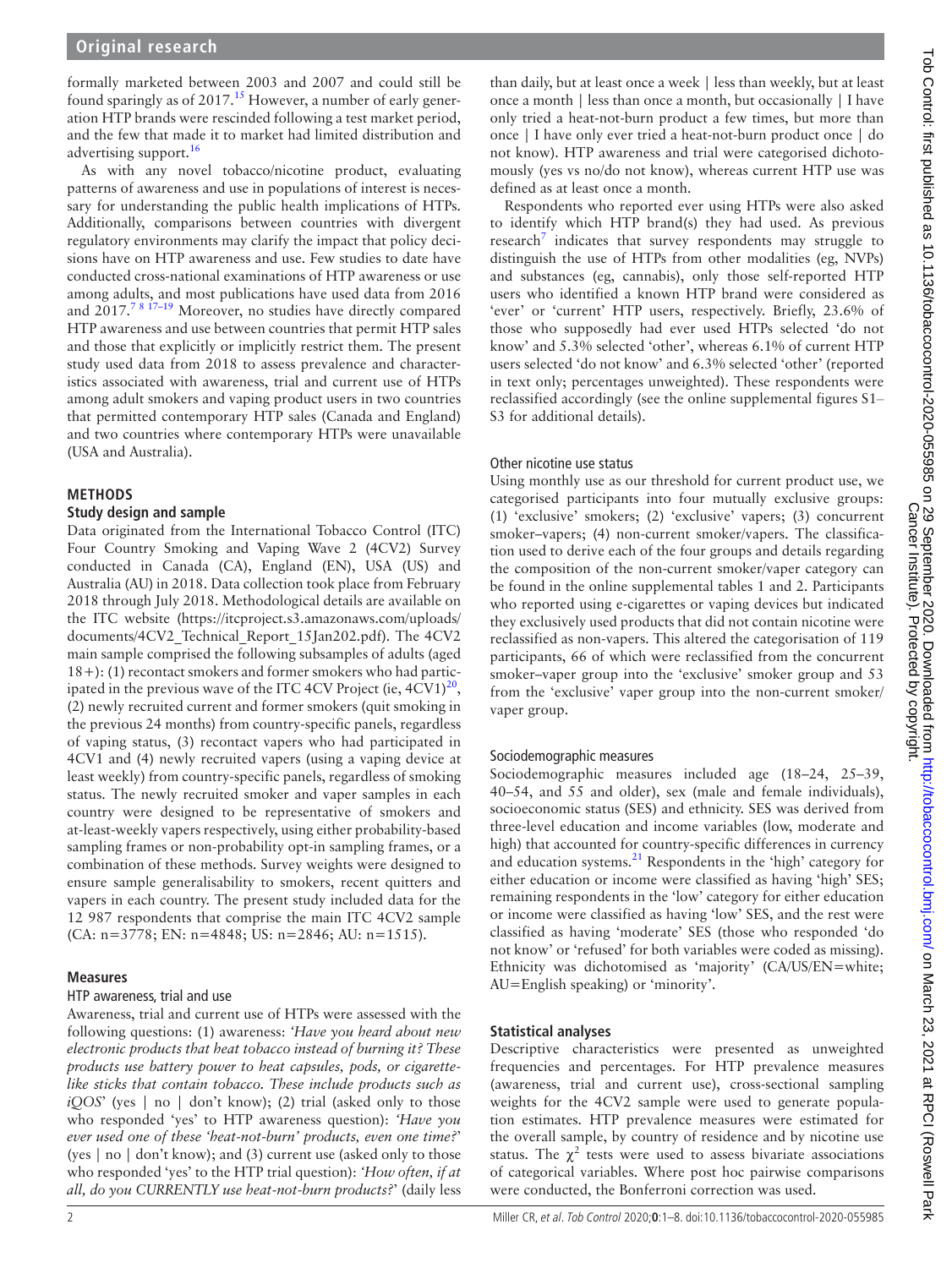Adjusted ORs and 95% CIs from multivariable logistic regression models were used to examine independent correlates of the three HTP prevalence measures. All multivariable regression analyses applied cross-sectional sampling weights for the 4CV2 sample. For models predicting HTP awareness, the full analytic sample was analysed. For models predicting the HTP trial, separate analyses were conducted among (a) the full analytic sample and (b) only HTP-aware respondents. For models predicting the HTP current use, separate analyses were conducted among (a) the full analytic sample and (b) among HTP ever users. The following covariates were evaluated in regression models: age, sex, ethnicity, SES, country of residence and other nicotine use status.

Additionally, to further explore differences according to HTP regulatory environments, we classified the four countries according to the market availability of HTPs. Respondents from CA and EN comprised the HTP-available category (where contemporary HTP sales were permitted at the time of the survey (2018)), and those from the US and AU comprised the HTP-unavailable category (where contemporary HTPs were unavailable at the time of the survey). After substituting the 'HTP-availability' variable for the 'country of residence' variable, the logistic regression models were repeated. For HTP trial and current use, there was some evidence of interaction between other nicotine use status and HTP availability (interaction p<0.05). Therefore, we conducted additional regression analyses within each nicotine use category, controlling for age, sex, ethnicity, SES and HTP availability (only results for concurrent smoker–vapers are shown). Finally, given the many ways in which one can classify current product use, we repeated the analyses for current weekly HTP use (results can be found in the [online supplemental files\)](https://dx.doi.org/10.1136/tobaccocontrol-2020-055985). All analyses were conducted in SAS V.9.4 (SAS Institute), and an alpha of 0.05 was used to determine statistical significance. In multivariable analyses, missing data were handled as listwise deletions.

#### **RESULTS**

#### **Prevalence of HTP awareness, trial and current use**

[Table](#page-3-0) 1 presents descriptive characteristics and HTP prevalence measures for the overall sample. An estimated 30.2% of the sample reported that they had heard of HTPs, 2.4% had ever tried HTPs and 0.9% currently used HTPs at least monthly. Bonferroni-adjusted pairwise comparisons showed no significant differences in the awareness of HTPs between countries. Compared with CA (3.3%) and EN (2.4%), the trial of HTPs was significantly lower in AU (0.9%) and the trial was lower in the US (2.0%) compared with CA. Current HTP use was significantly lower in the US (0.7%) compared with EN (1.2%) and was lower in AU (0.2%) compared with each of the other countries  $(CA=0.8\%)$ .

[Table](#page-4-0) 2 displays HTP prevalence measures according to other nicotine use status, both overall and according to the country of residence. Significant differences across nicotine use categories were observed for all three measures (all  $\chi^2$  p<0.001), each of which was highest among concurrent smoker–vapers: 40.5% reported that they had heard of HTPs, 10.9% had ever tried HTPs and 8.4% currently used HTPs at least monthly. Altogether, 89.8% of current HTP users were concurrent smoker–vapers, 5.4% 'exclusive' smokers, 4.3% 'exclusive' vapers and 0.5% non-current smoker/vapers (reported in text only; unweighted percentages). Patterns observed in the overall sample were generally consistent within all four countries, though no significant differences in HTP awareness were

Miller CR, et al. Tob Control 2020;**0**:1–8. doi:10.1136/tobaccocontrol-2020-055985 3

seen across nicotine use categories within the US subsample  $(\chi^2)$  $p=0.403$ ).

#### **Correlates of HTP awareness, trial and current use**

In multivariable analyses of the overall sample ([table](#page-5-0) 3), higher odds of HTP awareness, trial and current use were seen for younger age groups and male individuals. Minority ethnicity was associated with HTP awareness and trial, and higher SES was associated with trial and current use of HTPs. Compared with respondents from CA, those from the US and AU were less likely to have ever tried or currently use HTPs, and EN respondents were less likely to have ever tried HTPs. 'Exclusive' vapers, 'exclusive' smokers and concurrent smoker–vapers were each more likely than non-current smoker/vapers to be aware of HTPs. Concurrent smoker–vapers had higher odds of HTP trial than non-current smoker/vapers, and 'exclusive' vapers and concurrent smoker–vapers were more likely than 'exclusive' smokers to be current HTP users. After limiting the analysis to HTP-aware respondents, the associations of younger age, minority ethnicity and high SES with HTP trial remained statistically significant, as did the associations for the country of residence and nicotine use status.

In multivariable analyses modelling HTP availability in place of country of residence [\(table](#page-6-5) 4), respondents from HTP-available countries were more likely to have ever tried HTPs, even after limiting the analysis to HTP-aware respondents. Respondents from HTP-available countries also had higher odds of current HTP use overall; this association attenuated and was not statistically significant when limiting the analysis to HTP ever users. When restricting the analysis to concurrent smoker–vapers who were aware of HTPs [\(table](#page-6-5) 4), there was no significant difference in the odds of HTP trial according to HTP availability.

#### **DISCUSSION**

In this study of adult smokers and vaping product users in CA, EN, US and AU, approximately one in three respondents selfreported awareness of HTPs in 2018. Trial and current use of HTPs were uncommon, even in countries where HTPs had been available on the market. As seen in 20[17](#page-7-13) data from the  $US<sub>1</sub><sup>17</sup>$ current HTP use was negligible among 2018 ITC 4CV2 respondents who were neither current users of cigarettes nor NVPs. Although our data lack generalisability to nicotine-naïve adults, limited uptake among these former and less-than-monthly nicotine users is encouraging from a public health perspective. Still, there were patterns observed in the data that may cause concern. Specifically, trial and current use of HTPs were higher among concurrent smoker–vapers than other groups. Though a minority of study respondents were considered concurrent smoker–vapers, they made up over half of the current HTP users. Current HTP use was also higher among 'exclusive' vapers than 'exclusive' smokers, highlighting NVPs as a common denominator for the majority of current HTP use.

HTP uptake alongside NVPs may reflect similarities between the two products: both are promoted as potentially modified risk products, with an emphasis on sleek, 'high tech' product designs.[22 23](#page-7-14) Higher odds of HTP trial and use among 18–24 year olds—a demographic group where NVP use is perva $sive^{24}$ —further supports this premise. These patterns suggest that early adopters of HTPs are more likely to be users of multiple nicotine products and in an age range prone to experimentation. $^{25}$  However, the cross-sectional study design limits the understanding of product use patterns over time. Alternatively, the high prevalence of HTP use among concurrent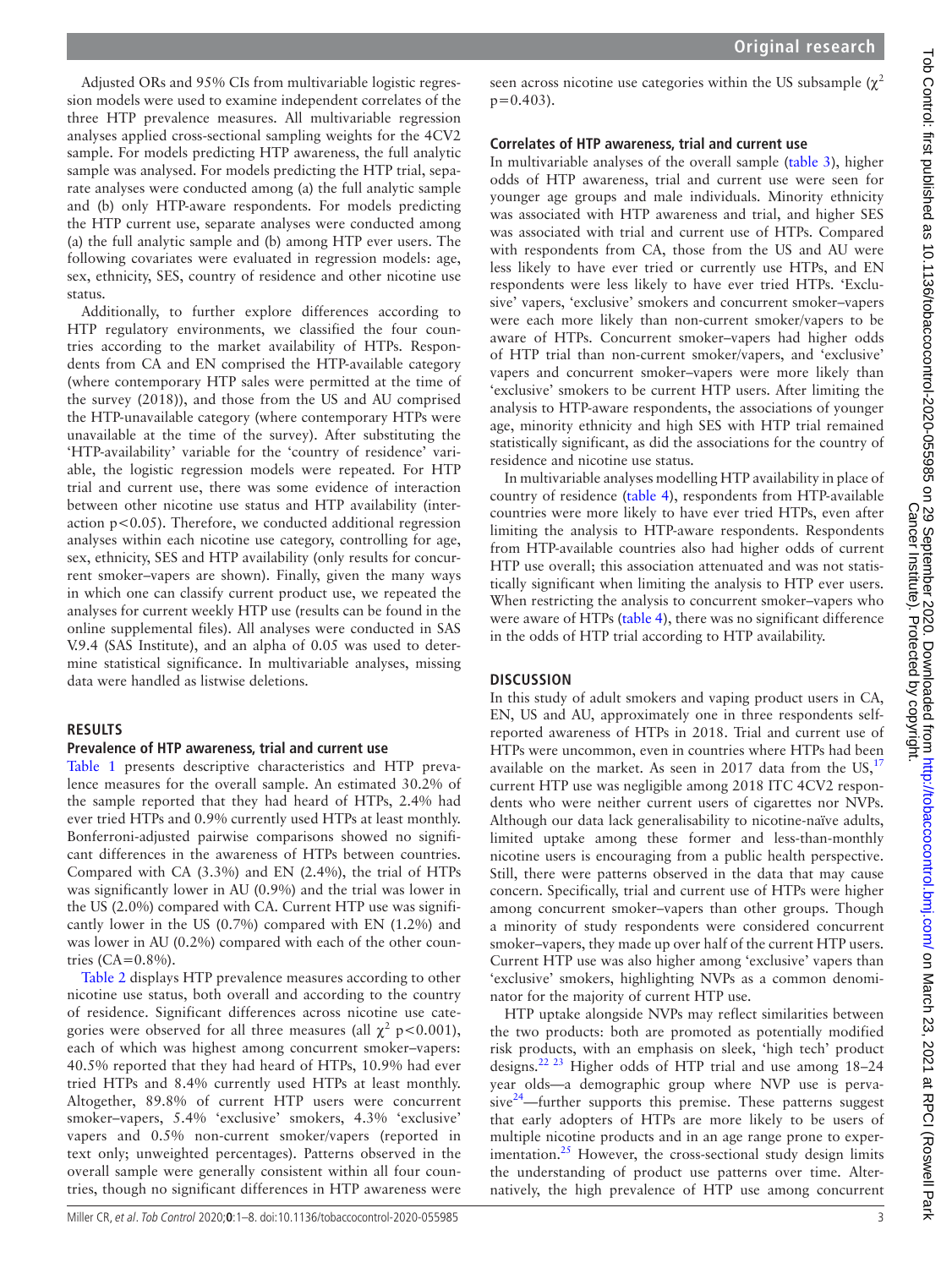<span id="page-3-0"></span>

| Descriptive characteristics and HTP prevalence measures for the overall analytic sample and according to country of residence<br>Table 1 |                    |                  |                      |                  |                    |                     |
|------------------------------------------------------------------------------------------------------------------------------------------|--------------------|------------------|----------------------|------------------|--------------------|---------------------|
| <b>Variables</b>                                                                                                                         | Overall (N=12 987) | Canada (N=3778)  | England ( $N=4848$ ) | USA (N=2846)     | Australia (N=1515) | $\chi^2$ p value    |
| Descriptive characteristics*                                                                                                             |                    |                  |                      |                  |                    |                     |
| Age (years)                                                                                                                              |                    |                  |                      |                  |                    |                     |
| $18 - 24$                                                                                                                                | 2562 (19.7)        | 804 (21.3)       | 1118(23.1)           | 617(21.7)        | 23(1.5)            | < 0.001             |
| $25 - 39$                                                                                                                                | 2857 (22.0)        | 995 (26.3)       | 1105 (22.8)          | 516 (18.1)       | 241 (15.9)         |                     |
| $40 - 54$                                                                                                                                | 3322 (25.6)        | 1030 (27.3)      | 1220 (25.2)          | 567 (19.9)       | 505 (33.3)         |                     |
| $55+$                                                                                                                                    | 4246 (32.7)        | 949 (25.1)       | 1405 (29.0)          | 1146 (40.3)      | 746 (49.2)         |                     |
| Sex                                                                                                                                      |                    |                  |                      |                  |                    |                     |
| Male                                                                                                                                     | 6322 (48.7)        | 1785 (47.3)      | 2436 (50.3)          | 1318 (46.3)      | 783 (51.7)         | < 0.001             |
| Female                                                                                                                                   | 6663 (51.3)        | 1992 (52.7)      | 2411 (49.7)          | 1528 (53.7)      | 732 (48.3)         |                     |
| Ethnicity                                                                                                                                |                    |                  |                      |                  |                    |                     |
| Majority                                                                                                                                 | 10 770 (84.4)      | 2951 (79.5)      | 4351 (90.7)          | 2094 (76.2)      | 1374 (90.8)        | < 0.001             |
| Minority                                                                                                                                 | 1998 (15.7)        | 759 (20.5)       | 446 (9.3)            | 654 (23.8)       | 139 (9.2)          |                     |
| SES                                                                                                                                      |                    |                  |                      |                  |                    |                     |
| Low                                                                                                                                      | 4380 (33.9)        | 1147 (30.5)      | 1550 (32.2)          | 1202 (42.2)      | 481 (31.8)         | < 0.001             |
| Moderate                                                                                                                                 | 1989 (15.4)        | 642 (17.1)       | 744 (15.5)           | 399 (14.0)       | 204 (13.5)         |                     |
| High                                                                                                                                     | 6568 (50.8)        | 1976 (52.5)      | 2519 (52.3)          | 1245 (43.8)      | 828 (54.7)         |                     |
| Other nicotine use statust                                                                                                               |                    |                  |                      |                  |                    |                     |
| Non-current smoker/vaper                                                                                                                 | 1619 (12.5)        | 705 (18.7)       | 301(6.2)             | 422 (14.8)       | 191 (12.6)         | < 0.001             |
| 'Exclusive' vaper                                                                                                                        | 1087(8.4)          | 251 (6.6)        | 398 (8.2)            | 358 (12.6)       | 80(5.3)            |                     |
| 'Exclusive' smoker                                                                                                                       | 6753 (52.0)        | 1948 (51.6)      | 2358 (48.6)          | 1361 (47.8)      | 1086 (71.7)        |                     |
| Concurrent smoker-vaper                                                                                                                  | 3528 (27.2)        | 874 (23.1)       | 1791 (36.9)          | 705 (24.8)       | 158 (10.4)         |                     |
| HTP prevalence measures‡                                                                                                                 |                    |                  |                      |                  |                    |                     |
| Aware of HTPs                                                                                                                            |                    |                  |                      |                  |                    |                     |
| Yes                                                                                                                                      | 30.2 (29.1-31.4) § | 30.4 (28.5-32.4) | 31.0 (28.9-33.2)     | 30.2 (27.8-32.6) | 27.4 (24.1-34.8)   | 0.346               |
| <b>No</b>                                                                                                                                | 69.8 (68.6-70.9)   | 69.6 (67.6-71.5) | 69.0 (66.8-71.1)     | 69.8 (67.4-72.2) | 72.6 (69.2-75.9)   |                     |
| Ever tried HTPs                                                                                                                          |                    |                  |                      |                  |                    |                     |
| Yes                                                                                                                                      | $2.4(2.1-2.8)$     | $3.3(2.6-4.4)$   | $2.4(1.9-3.2)$       | $2.0(1.3-2.8)$   | $0.9(0.2-1.7)$     | $0.001^{b,c,e}$     |
| <b>No</b>                                                                                                                                | 97.6 (97.2-97.9)   | 96.6 (96.0-97.4) | 97.5 (97.8-98.1)     | 98.0 (97.2-98.7) | 99.1 (98.3-99.8)   |                     |
| Current HTP user                                                                                                                         |                    |                  |                      |                  |                    |                     |
| Yes                                                                                                                                      | $0.9(0.7-1.0)**$   | $0.8(0.6-1.1)$   | $1.2(0.9-1.6)$       | $0.7(0.4 - 0.9)$ | $0.2(0.0-0.4)$     | $<$ 0.001 $c,d,e,f$ |
| No                                                                                                                                       | 99.1 (99.0-99.3)   | 99.2 (98.9-99.4) | 98.8 (98.4-99.1)     | 99.3 (99.1-99.6) | 99.8 (99.6-100.0)  |                     |

Some n's may not add to column totals due to missing data: sex (n=2), ethnicity (n=219), SES (n=50), aware of HTPs (n=12), ever tried HTPs (n=14) and current HTP user (n=18). Six post hoc analyses with Bonferroni correction were performed for the HTP prevalence measures, with p<0.0083 considered statistically significant; <sup>a</sup>Canada vs England, Canada vs USA, <sup>c</sup>Canada vs Australia, <sup>d</sup>England vs USA, <sup>e</sup>England vs Australia, <sup>f</sup>USA vs Australia.

\*Values are unweighted and represent n (column %);  $\chi^2$  p values are from Pearson  $\chi^2$  tests.

†For details of the 'other nicotine use status' classification strategy, please refer to [online supplemental table S1.](https://dx.doi.org/10.1136/tobaccocontrol-2020-055985)

‡Values are weighted and represent column % (95% CI);  $\chi^2$  p values are from Rao-Scott adjusted  $\chi^2$  tests.

§n=4252.

¶n=697.

 $*n=443$ .

HTP, heated tobacco product; SES, socioeconomic status.

users could be driven by those concurrent smoker–vapers that are actively exploring additional alternatives to conventional tobacco smoking. Continued surveillance efforts of awareness, trial and use of HTPs according to the use of other nicotinecontaining products will be important to monitor public health implications of permitting the sale of HTPs. Additionally, studies examining HTP initiation, transitions with the use of other nicotine-containing products and polyproduct use will constitute important directions for future research as marketing and availability of HTPs continues to grow across jurisdictions.

#### **Regulatory environment and HTPs**

Although HTP trial and current use were generally uncommon in all four countries, multivariable results indicated a higher likelihood of trial and current use of HTPs where the products were readily accessible (ie, no sales restrictions). For HTP trial, this remained true when limiting the analysis to HTP-aware

respondents, suggesting that lower odds of trial in HTPunavailable countries were somewhat independent of levels of awareness. This likely reflects logistical obstacles that prospective HTP users face where sales are restricted: even if someone has heard of HTPs, obtaining the product is more difficult if local retailers do not sell HTP devices or tobacco inserts. Regardless, the absolute differences in use between HTP-available and HTP-unavailable countries were quite small. Given the novelty of contemporary HTPs in 2018 and the expanding international market (now including sales in the US), it is likely that awareness could increase over time. Continued monitoring of these patterns is warranted to track the implications of regulatory decisions on patterns of use as awareness changes.

Whereas trial and current use of HTPs were relatively less common where availability was restricted (US and AU), selfreported awareness was similar across all countries. This contrasts with cross-national patterns of initial NVP awareness,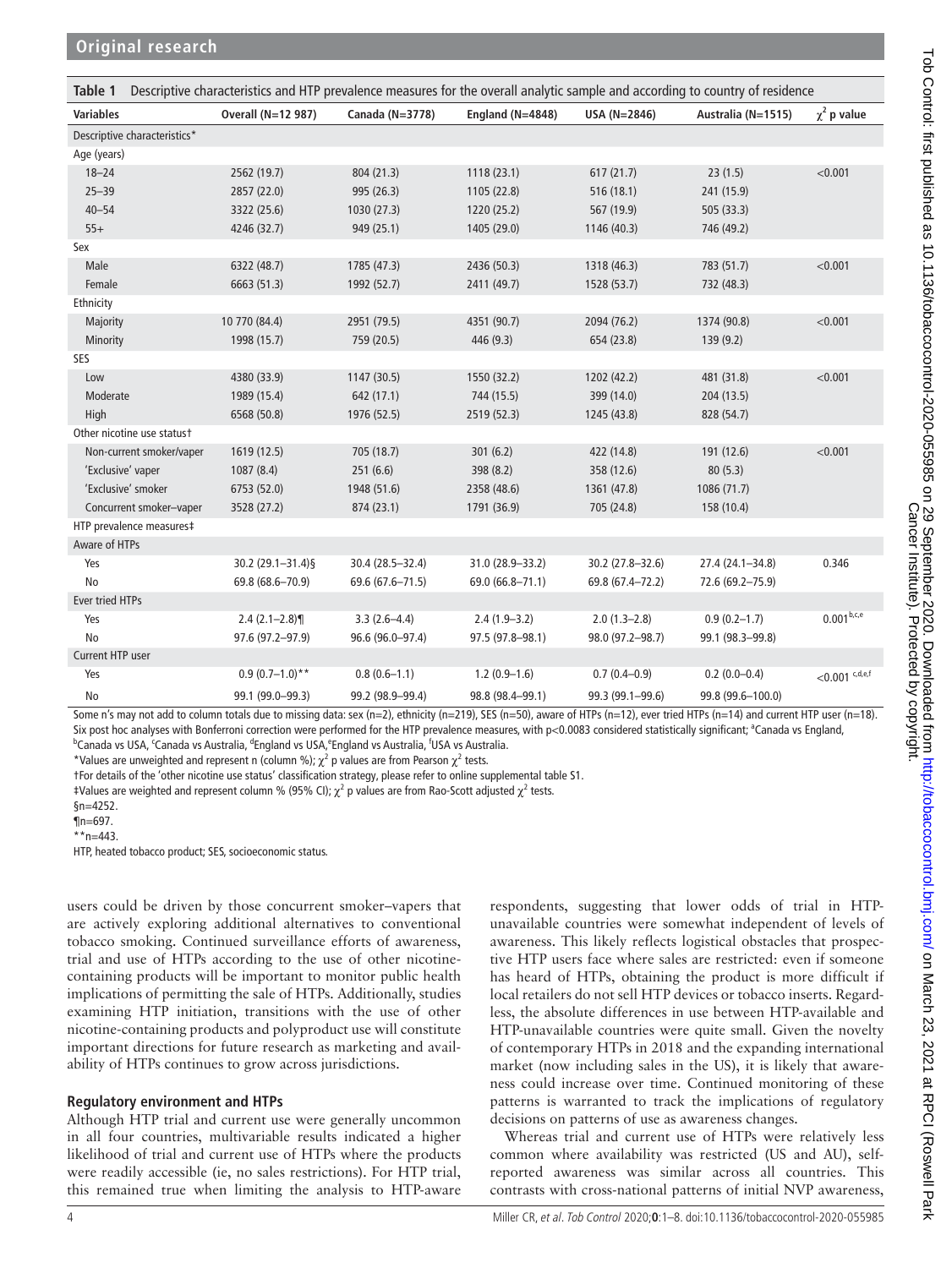<span id="page-4-0"></span>**Table 2** Awareness, trial and current use of HTPs, according to other nicotine use status

| <b>Outcome of interest</b> | Non-current smoker/vaper                                          | 'Exclusive' vaper | 'Exclusive' smoker  | Concurrent smoker-vaper | Rao-Scott<br>$\chi^2$ p value |
|----------------------------|-------------------------------------------------------------------|-------------------|---------------------|-------------------------|-------------------------------|
| Overall sample (n=12 987)  | $n=1619$                                                          | $n = 1087$        | $n=6753$            | $n = 3528$              |                               |
| Aware of HTPs              | $25.7(22.8 - 28.6)$                                               | 34.5 (29.4-39.5)  | 30.4 (29.0-31.7)    | 40.5 (38.2-42.7)        | < 0.001                       |
| <b>Ever tried HTPs</b>     | $1.2(0.6-1.8)$                                                    | $2.0(0.9-3.1)$    | $2.0(1.6-2.5)$      | $10.9(9.6-12.2)$        | < 0.001                       |
| Current HTP user           | $0.1(0.0-0.1)$                                                    | $1.0(0.3-1.8)$    | $0.3(0.2-0.5)$      | $8.4(7.3-9.6)$          | $< 0.001*$                    |
| CA respondents (n=3778)    | $n = 705$                                                         | $n = 251$         | $n = 1948$          | $n = 874$               |                               |
| Aware of HTPs              | 28.3 (24.0-32.6)                                                  | 27.1 (17.3-36.9)  | 30.8 (28.6-33.0)    | 39.9 (35.5-44.3)        | 0.044                         |
| Ever tried HTPs            | $2.5(1.1-3.9)$                                                    | $5.6(0.0-11.2)$   | $2.8(1.9-3.6)$      | $13.9(10.7-17.0)$       | < 0.001                       |
| Current HTP user           | $0.2(0.0-0.4)$                                                    | $2.4(0.0-5.2)$    | $0.4(0.1-0.7)$      | $9.0(6.3 - 11.7)$       | $< 0.001*$                    |
| EN respondents (n=4848)    | $n = 301$                                                         | $n = 398$         | $n = 2358$          | $n=1791$                |                               |
| Aware of HTPs              | 20.8 (14.8-26.8)                                                  | 35.7 (28.0-43.4)  | 32.0 (29.7-34.3)    | 42.7 (39.6-45.9)        | < 0.001                       |
| Ever tried HTPs            | $0.5(0.0-1.3)$                                                    | $1.6(0.2 - 3.1)$  | $1.9(1.1 - 2.7)$    | $10.8(9.1 - 12.6)$      | $< 0.001*$                    |
| Current HTP user           | $0.0(0.0-0.0)$                                                    | $0.7(0.0-1.7)$    | $0.5(0.1-0.9)$      | $9.1(7.5-10.8)$         | $< 0.001*$                    |
| US respondents (n=2846)    | $n = 422$                                                         | $n = 358$         | $n = 1361$          | $n = 705$               |                               |
| Aware of HTPs              | 29.9 (24.5-35.2)                                                  | 27.7 (21.6-33.8)  | 29.9 (26.8-33.0)    | 36.3 (31.4-41.2)        | 0.403                         |
| Ever tried HTPs            | $0.5(0.0-1.1)$                                                    | $2.7(0.5-4.9)$    | $2.0(0.9 - 3.1)$    | $7.8(5.3-10.2)$         | $< 0.001*$                    |
| Current HTP user           | $0.0(0.0-0.0)$                                                    | $2.0(0.0-4.1)$    | $0.2(0.0-0.4)$      | $6.3(4.0-8.5)$          | $0.027+$                      |
| AU respondents (n=1515)    | $n = 191$                                                         | $n=80$            | $n = 1086$          | $n = 158$               |                               |
| Aware of HTPs              | 23.5 (15.9-31.1)                                                  | 44.0 (29.7-58.2)  | $25.8(22.1 - 29.6)$ | 34.8 (23.4-46.2)        | 0.005                         |
| Ever tried HTPs            | $0.9(0.0-2.8)$                                                    | $0.0(0.0-0.0)$    | $0.8(0.0-1.6)$      | $11.4(2.7-20.1)$        | N/A                           |
| Current HTP user           | $0.0(0.0-0.0)$                                                    | $0.0(0.0-0.0)$    | $0.0(0.0-0.1)$      | $7.3(0.4 - 14.1)$       | N/A                           |
|                            | Values represent woighted 0/ (QEO/ CI) unless otherwise indicated |                   |                     |                         |                               |

Values represent weighted % (95% CI) unless otherwise indicated.

\*Due to limited cell sizes (n<5), non-current smoker–vaper category excluded from the  $\chi^2$  test.

†Due to limited cell sizes (n<5), non-current smoker–vaper and 'exclusive' smoker categories excluded from the  $\chi^2$  test.

HTP, heated tobacco product.

which was substantially higher among ITC Four Country Study respondents in NVP-available environments (US and EN) than in NVP-unavailable environments (CA and AU) in  $2010-2011$ <sup>[26](#page-7-17)</sup> Two potential contributors to this difference are worth highlighting: first, contemporary HTPs are being unveiled during a time period of heightened media accessibility, in which the growing popularity of social media platforms<sup>27</sup> has increased exposure to international promotional materials.<sup>28</sup> 29 Second, in comparison with initial NVP advertisement regulations in the US and  $EN$ ,<sup>30 31</sup> HTP advertisement restrictions in CA and EN were more stringent in  $2018^{32}$  33 Taken together, these distinctions may have contributed to similar awareness in HTP-unavailable and HTP-available countries in 2018.

Even still, many factors likely influence awareness of HTPs, as evidenced by the 2018 EUREST-PLUS ITC Survey conducted in six HTP-available countries in the European Union. Using the same survey item as ITC 4CV2, self-reported awareness of HTPs among current and former smokers in Spain, Romania, Hungary and Poland ranged from 7.8% to  $17.2\%$ ,  $34$  substantially less than all four of our country-specific estimates in ITC 4CV2. By contrast, awareness in Germany and Greece appeared more similar to ITC 4CV2 results. These cross-national patterns highlight the interplay between market availability and the many other determinants of novel nicotine product awareness and uptake, including social norms, harm perceptions, prevalence of smoking/vaping and many others.

Notably, in our multivariable analyses restricted to concurrent smoker–vapers, odds of the trial were lower in HTP-unavailable than HTP-available countries, but no significant differences were seen when further restricting the analysis to only concurrent smoker–vapers who were aware of HTPs. It may be that interested concurrent smoker–vapers are more willing and able to obtain HTPs than other tobacco users, regardless of local

sales restrictions: compared with those who have tried or are currently using some alternative product, exclusive smokers are generally less interested as a whole.<sup>[35](#page-7-23)</sup> With respect to HTPs, this might be true for exclusive vapers as well, given they are abstaining from smoking already and may find NVPs to suffice as an alternative product. This likely contrasts with the subgroup of concurrent smoker–vapers who are actively exploring alternatives to tobacco smoking outside of, or in addition to, NVPs.

#### **Strengths and limitations**

Although our findings provide important insight into HTP awareness and use across different regulatory environments, our results should be interpreted judiciously. Whereas prior research has evaluated HTP awareness and use in general population surveys,  $17 \frac{18}{18}$  all respondents in ITC 4CV2 were current or former users of cigarettes and/or vaping devices, making the results of this study inapplicable to tobacco-naïve adults. Additionally, both the non-current smoker/vaper and the 'exclusive' vaper categories contained individuals with a mixture of lifetime smoking patterns, including a small number of never smokers, long-term quitters, recent quitters and current less-than-monthly smokers. Stratification across these groups suggested that HTP awareness corresponded with the recency of smoking [\(online](https://dx.doi.org/10.1136/tobaccocontrol-2020-055985) [supplemental table S8\)](https://dx.doi.org/10.1136/tobaccocontrol-2020-055985).

Misreported HTP prevalence measures are also of concern, as HTPs are new to the market and might be confused with other products, including NVPs and cannabis vaporisers or vape pens (eg, the HTP brand PAX, which heats loose-leaf tobacco, is marketed primarily for the consumption of cannabis). Although the ITC 4CV2 survey attempted to clearly differentiate HTPs, we found some evidence of misreporting: 5.6% of respondents who self-reported ever trying HTPs reported a product brand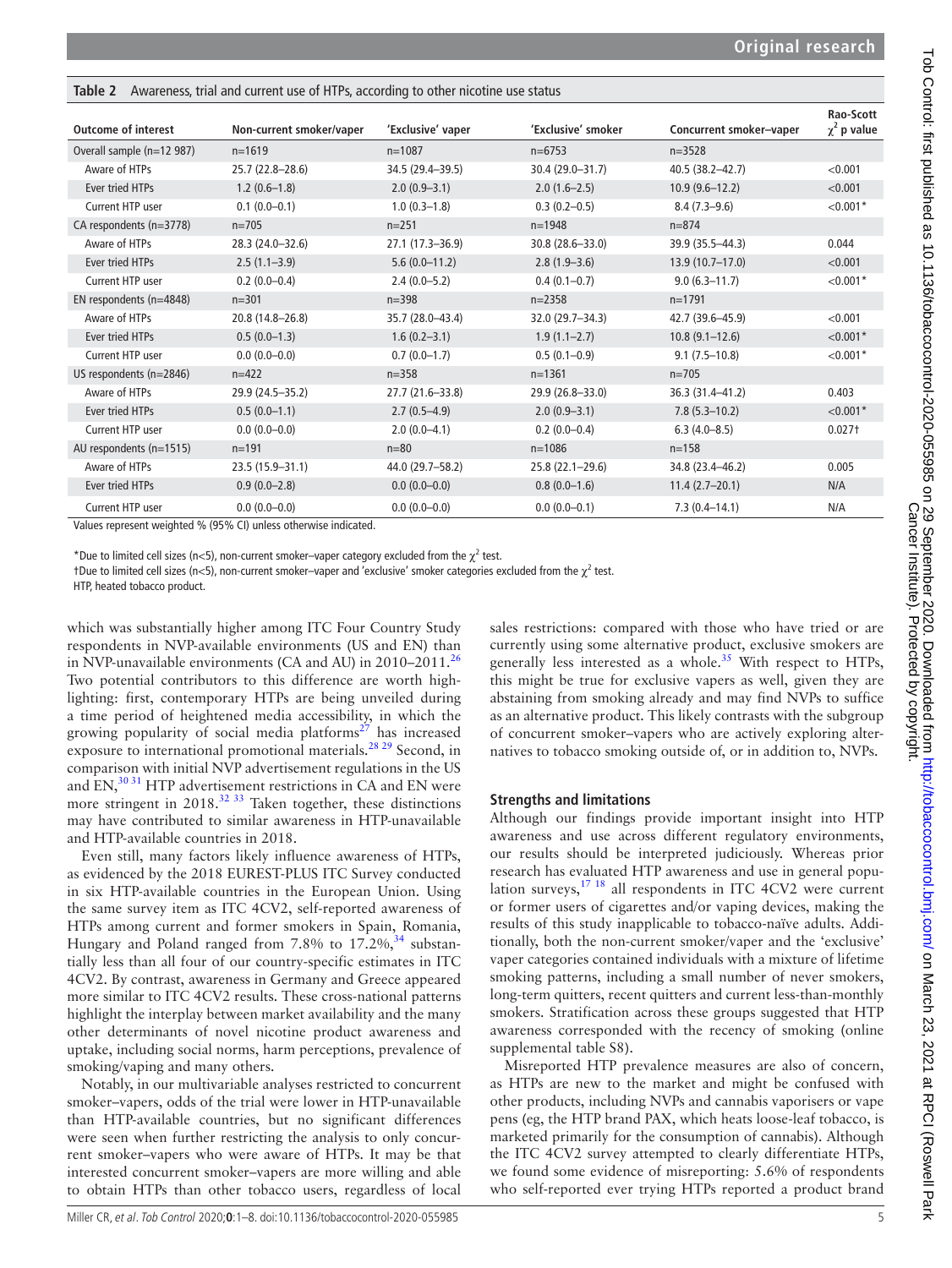<span id="page-5-0"></span>

| Multivariable logistic regression of awareness, trial and current use of HTPs in the overall sample<br>Table 3 |                      |                        |                         |                         |                      |
|----------------------------------------------------------------------------------------------------------------|----------------------|------------------------|-------------------------|-------------------------|----------------------|
|                                                                                                                | <b>Aware of HTPs</b> | <b>Ever tried HTPs</b> |                         | <b>Current HTP user</b> |                      |
| <b>Characteristics</b>                                                                                         | $(n=12987)^*$        | $(n=12987)^*$          | $(n=4252)$ <sup>+</sup> | $(n=12987)^*$           | $(n=697)$ ‡          |
| Age (years)                                                                                                    |                      |                        |                         |                         |                      |
| $55+$                                                                                                          | <b>REF</b>           | <b>REF</b>             | <b>REF</b>              | <b>REF</b>              | <b>REF</b>           |
| $40 - 54$                                                                                                      | $1.32(1.15 - 1.52)$  | $3.18(1.69 - 5.98)$    | $2.82(1.48 - 5.37)$     | $3.41(1.67 - 6.99)$     | $1.60(0.41 - 6.20)$  |
| $25 - 39$                                                                                                      | $1.39(1.20 - 1.62)$  | $5.83(3.15 - 10.81)$   | $4.93(2.62 - 9.25)$     | 4.91 (2.47-9.76)        | $1.05(0.29 - 3.85)$  |
| $18 - 24$                                                                                                      | $1.26(1.05 - 1.50)$  | $7.13(3.83 - 13.28)$   | $6.61(3.49 - 12.51)$    | 7.47 (3.76-14.82)       | $1.31(0.33 - 5.15)$  |
| Sex                                                                                                            |                      |                        |                         |                         |                      |
| Female                                                                                                         | <b>REF</b>           | <b>REF</b>             | <b>REF</b>              | <b>REF</b>              | <b>REF</b>           |
| Male                                                                                                           | $1.74(1.56 - 1.95)$  | $1.68(1.25 - 2.26)$    | $1.27(0.92 - 1.74)$     | $1.50(1.04 - 2.17)$     | $0.64(0.31 - 1.34)$  |
| Ethnicity                                                                                                      |                      |                        |                         |                         |                      |
| Majority                                                                                                       | <b>REF</b>           | <b>REF</b>             | <b>REF</b>              | <b>REF</b>              | <b>REF</b>           |
| Minority                                                                                                       | $1.20(1.02 - 1.42)$  | $1.80(1.27 - 2.55)$    | $1.61(1.10 - 2.37)$     | $1.36(0.94 - 1.97)$     | $0.79(0.39 - 1.58)$  |
| Socioeconomic status                                                                                           |                      |                        |                         |                         |                      |
| Low                                                                                                            | <b>REF</b>           | <b>REF</b>             | <b>REF</b>              | <b>REF</b>              | <b>REF</b>           |
| Moderate                                                                                                       | $0.81(0.68 - 0.96)$  | $0.98(0.62 - 1.55)$    | $1.15(0.71 - 1.88)$     | $0.77(0.45 - 1.32)$     | $0.60(0.25 - 1.43)$  |
| High                                                                                                           | $0.94(0.82 - 1.07)$  | $1.70(1.21 - 2.41)$    | $1.79(1.24 - 2.57)$     | $1.73(1.14 - 2.63)$     | $1.38(0.67 - 2.85)$  |
| Country of residence                                                                                           |                      |                        |                         |                         |                      |
| Canada                                                                                                         | <b>REF</b>           | <b>REF</b>             | <b>REF</b>              | <b>REF</b>              | <b>REF</b>           |
| England                                                                                                        | $0.98(0.86 - 1.13)$  | $0.57(0.41 - 0.79)$    | $0.56(0.39 - 0.81)$     | $0.96(0.61 - 1.49)$     | $2.13(0.96 - 4.73)$  |
| <b>USA</b>                                                                                                     | $0.95(0.82 - 1.11)$  | $0.57(0.36 - 0.90)$    | $0.58(0.36 - 0.95)$     | $0.62(0.38 - 0.97)$     | $1.33(0.58 - 3.04)$  |
| Australia                                                                                                      | $0.83(0.68 - 1.01)$  | $0.26(0.12 - 0.60)$    | $0.30(0.13 - 0.70)$     | $0.25(0.09 - 0.68)$     | $0.67(0.16 - 2.74)$  |
| Other nicotine use status                                                                                      |                      |                        |                         |                         |                      |
| Non-current smoker/vaper                                                                                       | <b>REF</b>           | <b>REF</b>             | <b>REF</b>              | $0.15(0.03 - 0.69)$     | $0.23(0.04 - 1.34)$  |
| 'Exclusive' vaper                                                                                              | $1.53(1.16 - 2.02)$  | $1.65(0.77 - 3.56)$    | $1.36(0.60 - 3.09)$     | $2.22(0.84 - 5.85)$     | $4.07(1.19 - 13.91)$ |
| 'Exclusive' smoker                                                                                             | $1.30(1.10 - 1.54)$  | $1.27(0.85 - 1.82)$    | $1.59(0.88 - 2.87)$     | <b>REF</b>              | <b>REF</b>           |
| Concurrent smoker-vaper                                                                                        | $1.94(1.61 - 2.34)$  | 10.56 (6.29-17.73)     | $7.87(4.47 - 13.84)$    | 21.75 (12.38-38.19)     | 16.40 (8.37-32.13)   |

Values represent aOR (95% CI) unless otherwise indicated. Bold values indicate the 95% CI does not include the null value.

aORs represent results of multivariable logistic regression analysis adjusted for all variables in the table.

\*All respondents (n=12 987) included in analytic sample.

†Only HTP-aware respondents (n=4252) included in analytic sample.

‡Only HTP ever users (n=697) included in analytic sample.

aOR, adjusted odds ratio; HTP, heated tobacco product; REF, reference value.

that was an NVP or cannabis vaporiser or vape pen, whereas 23.6% could not recall the HTP brand they had tried (percentages are unweighted).

Given there was just one measure used to assess HTP awareness, this outcome was susceptible to misclassification, likely as an overestimate. Indeed, a 2018 study in England found a higher prevalence of self-reported HTP awareness among respondents whose questionnaire item read 'heat-not-burn tobacco products use a technology whereby tobacco is being heated as opposed to being burnt…' versus those whose questionnaire item further included '…some of the popular brands of heat-not-burn tobacco products include Ploom and  $iQos...$ <sup>[7](#page-7-1)</sup> Notably, the ITC 4CV2 HTP awareness item included not only brand examples, but also a country-specific photo of a contemporary HTP brand. Nevertheless, the potential for misclassification remains, and our results for HTP awareness should be interpreted with some caution. Future studies should incorporate additional measures to clarify awareness, trial and use of early generation and contemporary HTP devices from other forms of nicotine delivery, or from devices intended for use with other substances. Additionally, the ITC 4CV2 HTP awareness questionnaire item describes HTPs as using '…battery power to heat capsules, pods, or cigarette-like sticks that contain tobacco'. Although true for the majority of contemporary HTP brands, this definition excludes those HTP brands that use carbon tip technology. The most notable of these is the early generation HTP brand Eclipse,

however there are also some contemporary HTP brands that rely on carbon tip technology, including PMI's TEEPS (thus far only released in test markets).

In contrast with HTP awareness, we developed more rigorous definitions for HTP trial and current use according to brand responses. If someone who currently used HTPs on a monthly basis was able to identify the brand(s) used, then this definition would more accurately capture current HTP use versus relying on a single questionnaire item. However, it is plausible that those who reported trying HTPs once or only a handful of times truly did not know what HTP brand they tried, particularly if they used someone else's HTP. We elected to reclassify 'do not know' responses, as misreporting sporadic use of NVPs as HTPs is possible, and self-reported ever use of NVPs was substantially higher than HTPs in ITC 4CV2.<sup>[37](#page-7-25)</sup> Still, this ambiguity means HTP trial may be underestimated, though the extent to which treating 'do not know' brand responses as HTP ever users alters the interpretation of results appears minimal ([online supple](https://dx.doi.org/10.1136/tobaccocontrol-2020-055985)[mental table S9](https://dx.doi.org/10.1136/tobaccocontrol-2020-055985)).

## **CONCLUSION**

Our study found that in 2018, similar proportions of respondents in CA, EN, the US and AU self-reported awareness of HTPs, regardless of country-specific market availability. Although HTP use was uncommon among former product users,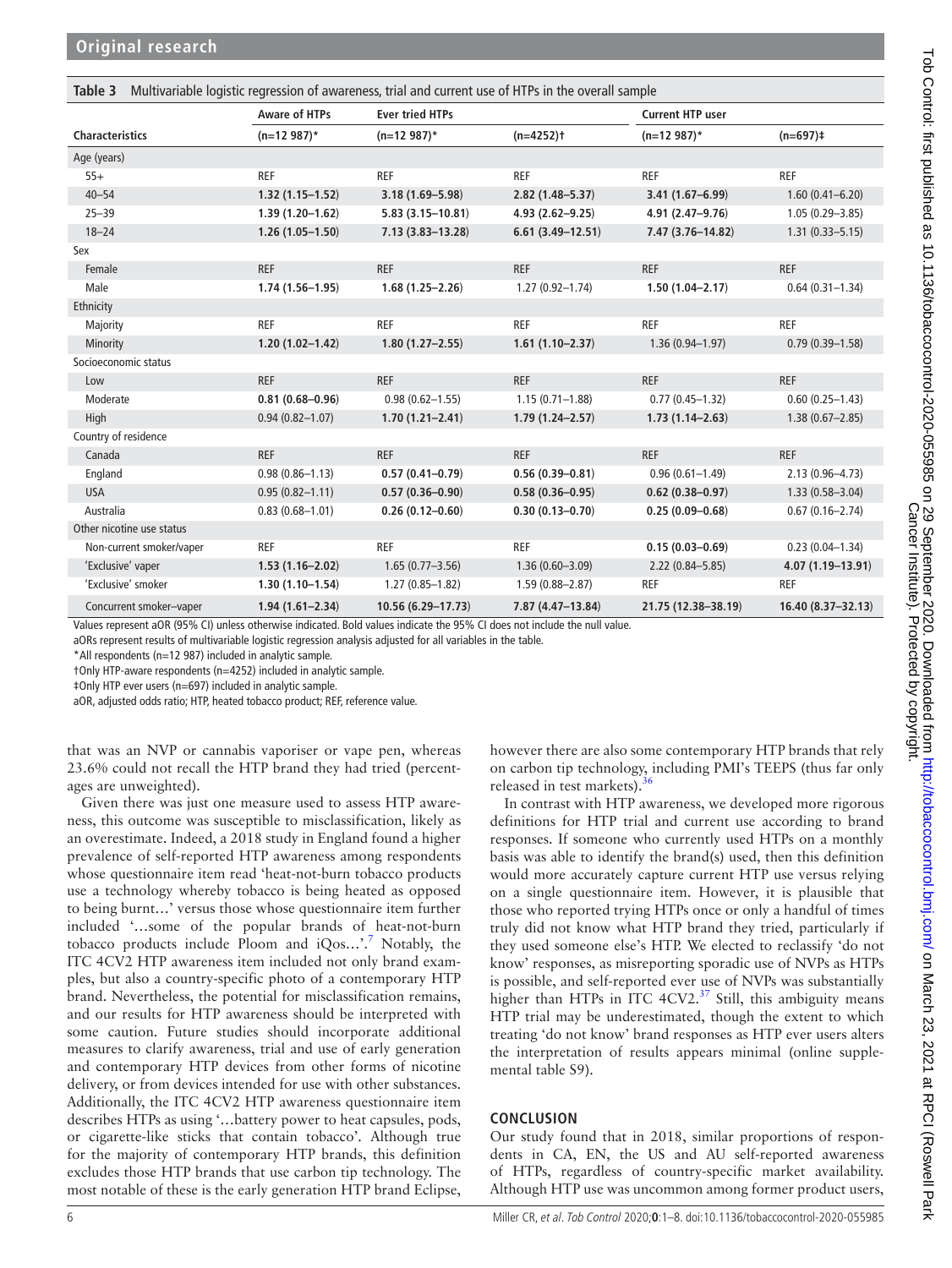<span id="page-6-5"></span>**Table 4** Multivariable associations of HTP regulatory environment with awareness, trial and current use of HTPs, within the overall sample and among concurrent smokers–vapers

|                                                         | aOR (95% CI)        |                               |
|---------------------------------------------------------|---------------------|-------------------------------|
| Outcome variable &<br><b>HTP regulatory environment</b> | Overall sample*     | Concurrent smoker-<br>vaperst |
| Aware of HTPs‡                                          | $n=12987$           | $n = 3528$                    |
| HTP-unavailable countries                               | <b>RFF</b>          | <b>RFF</b>                    |
| <b>HTP-available countries</b>                          | $1.10(0.96 - 1.24)$ | $1.42(1.13 - 1.79)$           |
| Fver tried HTPs‡                                        | $n=12987$           | $n = 3528$                    |
| HTP-unavailable countries                               | <b>RFF</b>          | <b>RFF</b>                    |
| <b>HTP-available countries</b>                          | $1.61(1.11 - 2.35)$ | $1.68(1.18 - 2.41)$           |
| Ever tried HTPs§                                        | $n=4252$            | $n = 1589$                    |
| HTP-unavailable countries                               | <b>RFF</b>          | <b>RFF</b>                    |
| <b>HTP-available countries</b>                          | $1.54(1.05 - 2.30)$ | $1.21(0.77-1.92)$             |
| Current HTP user‡                                       | $n=12987$           | $n = 3528$                    |
| HTP-unavailable countries                               | <b>RFF</b>          | <b>RFF</b>                    |
| <b>HTP-available countries</b>                          | $1.79(1.16 - 2.76)$ | $1.68(1.12 - 2.53)$           |
| Current HTP user¶                                       | $n=697$             | $n=527$                       |
| HTP-unavailable countries                               | <b>RFF</b>          | <b>RFF</b>                    |
| <b>HTP-available countries</b>                          | $1.25(0.62 - 2.50)$ | $1.09(0.50 - 2.39)$           |

Bold values indicate the 95% CI does not include the null value.

\*Adjusted for age, sex, ethnicity, SES and other nicotine use status.

†Adjusted for age, sex, ethnicity and SES.

‡All respondents included in analysis.

§Only HTP-aware respondents included in analysis.

¶Only HTP ever users included in analysis.

aOR, adjusted odds ratio; HTP, heated tobacco product; HTP-available, respondents from CA or EN; HTP-unavailable, respondents from the US or AU; REF, reference value; SES, socioeconomic status.

experimental product users and smokers who did not use NVPs, trial and current use were higher for concurrent users of NVPs and cigarettes. Comparisons between countries with divergent regulatory environments suggest that sales restrictions may have impacted overall levels of HTP use, but not necessarily among concurrent smoker–vapers.

## **What this paper adds**

- ► Heated tobacco products (HTPs) are sold in over 50 countries worldwide, often as potentially modified risk tobacco products.
- ► Research on awareness and use of HTPs in newly established markets is lacking, and no studies have compared awareness and use between countries that actively permit HTP sales and those that restrict HTP sales.
- ► In this 2018 cross-national study of adult smokers and vaping product users, awareness of HTPs was similar between countries that actively permitted the sale of contemporary HTPs (Canada and England) and countries that did not (USA and Australia).
- ► Although HTP use was negligible overall (particularly where sales were restricted), trial and current use were more common among those who concurrently smoked and vaped, regardless of country-specific regulations on HTP sales.

#### **Author affiliations**

<sup>1</sup>Department of Health Behavior, Roswell Park Comprehensive Cancer Center, Buffalo, New York, USA

<sup>2</sup> Department of Addictions, Institute of Psychiatry, Psychology & Neuroscience, King's College London, London, UK

<sup>3</sup>Department of Psychology, University of Waterloo, Waterloo, Ontario, Canada 4 School of Psychology, Deakin University, Geelong, Victoria, Australia <sup>5</sup>School of Psychological Sciences, University of Melbourne, Melbourne, Victoria, Australia

6 Department of Psychiatry and Behavioral Sciences, Medical University of South Carolina, Charleston, South Carolina, USA

7 Ontario Institute for Cancer Research, Toronto, Ontario, Canada

**Twitter** Geoffrey T Fong [@gfong570](https://twitter.com/gfong570)

**Acknowledgements** The authors would like to acknowledge and thank all those that contributed to the International Tobacco Control Four Country Smoking and Vaping (ITC 4CV) Survey: all study investigators and collaborators, and the project staff at their respective institutions.

**Contributors** All authors have made substantial contributions to this paper. MLG, CRM and DMS conceptualised the study. CRM carried out the analysis and along with ES, DMS and MLG interpreted the results. CRM drafted the paper with critical review and significant comments from all other authors.

**Funding** This study was supported by grants from the US National Cancer Institute (P01 CA200512), the Canadian Institutes of Health Research (FDN-148477), and by the National Health and Medical Research Council of Australia (APP 1106451). GTF was supported by a Senior Investigator Grant from the Ontario Institute for Cancer Research. CRM, DS, RO, AH and MLG were supported by a Tobacco Centers of Regulatory Science US National Cancer Institute grant (U54CA238110).

**Competing interests** KMC has received payment as a consultant to Pfizer for service on an external advisory panel to assess ways to improve smoking cessation delivery in health care settings. KMC also has served as paid expert witness in litigation filed against the tobacco industry. GTF has served as expert witnesses on behalf of governments in litigation involving the tobacco industry. MLG received research grant from Pfizer and served as a member of scientific advisory board to Johnson&Johnson.

#### **Patient consent for publication** Not required.

**Ethics approval** Study questionnaires and materials were reviewed and provided clearance by Research Ethics Committees at the following institutions: University of Waterloo (Canada, ORE#20803/30570, ORE#21609/30878), King's College London, UK (RESCM-17/18-2240), Cancer Council Victoria, Australia (HREC1603), University of Queensland, Australia (2016000330/HREC1603); and Medical University of South Carolina (waived due to minimal risk);. All participants provided consent to participate.

**Provenance and peer review** Not commissioned; externally peer reviewed.

**Data availability statement** Data are available upon reasonable request.

**Open access** This is an open access article distributed in accordance with the Creative Commons Attribution Non Commercial (CC BY-NC 4.0) license, which permits others to distribute, remix, adapt, build upon this work non-commercially, and license their derivative works on different terms, provided the original work is properly cited, appropriate credit is given, any changes made indicated, and the use is non-commercial. See: [http://creativecommons.org/licenses/by-nc/4.0/.](http://creativecommons.org/licenses/by-nc/4.0/)

#### **ORCID iDs**

Connor R Miller<http://orcid.org/0000-0002-4810-4816> Edward Sutanto <http://orcid.org/0000-0002-8852-5770> Danielle M Smith<http://orcid.org/0000-0002-1637-0992> Sara C Hitchman<http://orcid.org/0000-0001-6155-6916> Hua H Yong <http://orcid.org/0000-0001-8167-6173> K Michael Cummings<http://orcid.org/0000-0002-7103-7017> Maciej L Goniewicz <http://orcid.org/0000-0001-6748-3068>

#### **REFERENCES**

- <span id="page-6-0"></span>1 Caputi TL. Industry watch: heat-not-burn tobacco products are about to reach their boiling point. [Tob Control](http://dx.doi.org/10.1136/tobaccocontrol-2016-053264) 2017:26:609-10.
- <span id="page-6-1"></span>2 Bialous SA, Glantz SA. Heated tobacco products: another tobacco industry global strategy to slow progress in tobacco control. [Tob Control](http://dx.doi.org/10.1136/tobaccocontrol-2018-054340) 2018;27:s111-7.
- <span id="page-6-2"></span>3 Uranaka T, Ando R. Philip Morris aims to revive Japan sales with cheaper heatnot-burn tobacco, 2018. Available: [https://uk.reuters.com/article/us-pmi-japan/](https://uk.reuters.com/article/us-pmi-japan/philip-morris-aims-to-revive-japan-sales-with-cheaper-heat-not-burn-tobacco-idUKKCN1MX06E) [philip-morris-aims-to-revive-japan-sales-with-cheaper-heat-not-burn-tobacco](https://uk.reuters.com/article/us-pmi-japan/philip-morris-aims-to-revive-japan-sales-with-cheaper-heat-not-burn-tobacco-idUKKCN1MX06E)[idUKKCN1MX06E](https://uk.reuters.com/article/us-pmi-japan/philip-morris-aims-to-revive-japan-sales-with-cheaper-heat-not-burn-tobacco-idUKKCN1MX06E) [Accessed 26 Nov 2019].
- <span id="page-6-3"></span>4 Technavio. Global Heat-Not-Burn tobacco products market, 2018-2022, 2018. Available: [https://www.technavio.com/report/global-heat-not-burn-cigarettes-market](https://www.technavio.com/report/global-heat-not-burn-cigarettes-market-analysis-share-2018?utm_source=t9discount&utm_medium=bw_wk33&utm_campaign=businesswire)[analysis-share-2018?utm\\_source=t9discount&utm\\_medium=bw\\_wk33&utm\\_](https://www.technavio.com/report/global-heat-not-burn-cigarettes-market-analysis-share-2018?utm_source=t9discount&utm_medium=bw_wk33&utm_campaign=businesswire) [campaign=businesswire](https://www.technavio.com/report/global-heat-not-burn-cigarettes-market-analysis-share-2018?utm_source=t9discount&utm_medium=bw_wk33&utm_campaign=businesswire) [Accessed 26 Nov 2019].
- <span id="page-6-4"></span>5 Philip Morris International. 2019 Third-Quarter results, 2019. Available: [https://](https://philipmorrisinternational.gcs-web.com/static-files/a5f2050f-4fda-4713-9278-d9e39b4b38f7) [philipmorrisinternational.gcs-web.com/static-files/a5f2050f-4fda-4713-9278](https://philipmorrisinternational.gcs-web.com/static-files/a5f2050f-4fda-4713-9278-d9e39b4b38f7) [d9e39b4b38f7](https://philipmorrisinternational.gcs-web.com/static-files/a5f2050f-4fda-4713-9278-d9e39b4b38f7) [Accessed 19 Oct 2019].